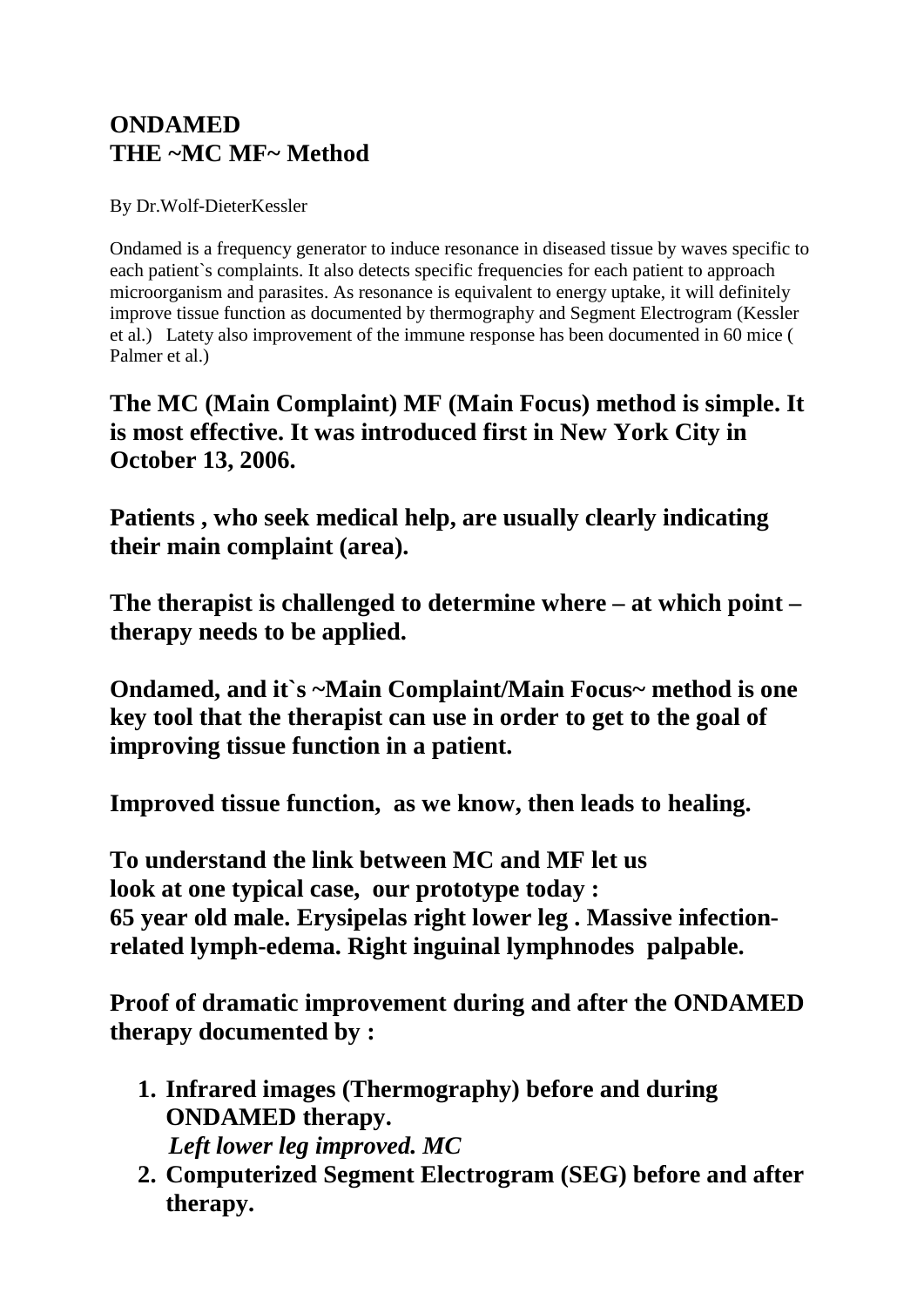*Left thorax improved. MF*

**Subjectively the patient felt astonishingly better the next day.**

**So what did we do?**

*1. The ~ Main Complaint~ area (the right lower leg) was known.* 

*2. We found the two optimal frequencies – right and left radial pulse – using ONDAMED and the patient`s pulse reaction. This simple procedure must be learnt . Other than Electroacupuncture for instance , the testing of the patient`s pulse reaction , can be learnt in a few days.*

*3. Scanning of the patient`s body with these two frequencies detected several abnormal areas: frontal sinuses, neck, heart, lumbal area, and left kidney including the right lower leg - the main complaint area.*

*4. Then we applied the same two frequencies to the found foci. Beginning ONDAMED wave application from head to toe , we also checked, whether the pulse reaction over the main complaint area – the right lower leg – would go away. It only went away while we were applying frequencies to the heart area . Consequently we called the heart area ~ Main Focus~ .* 

**The Main Focus is that area, which would normalize the pulse over the Main Complaint area. Simultaneously the pulse reaction would cease over all the other foci.**

**This finding is also relating to the Chinese Acupuncture System, it seems to be** *crucial to choose a specific point* **in order to initiate healing. ONDAMED and the simple pulse test provide fast and accurate access to the energetic link between the ~Main Complaint/Main Focus~ areas.** 

**As documented in a study on 52 cases, instant improvement is felt by the patient using this method.**